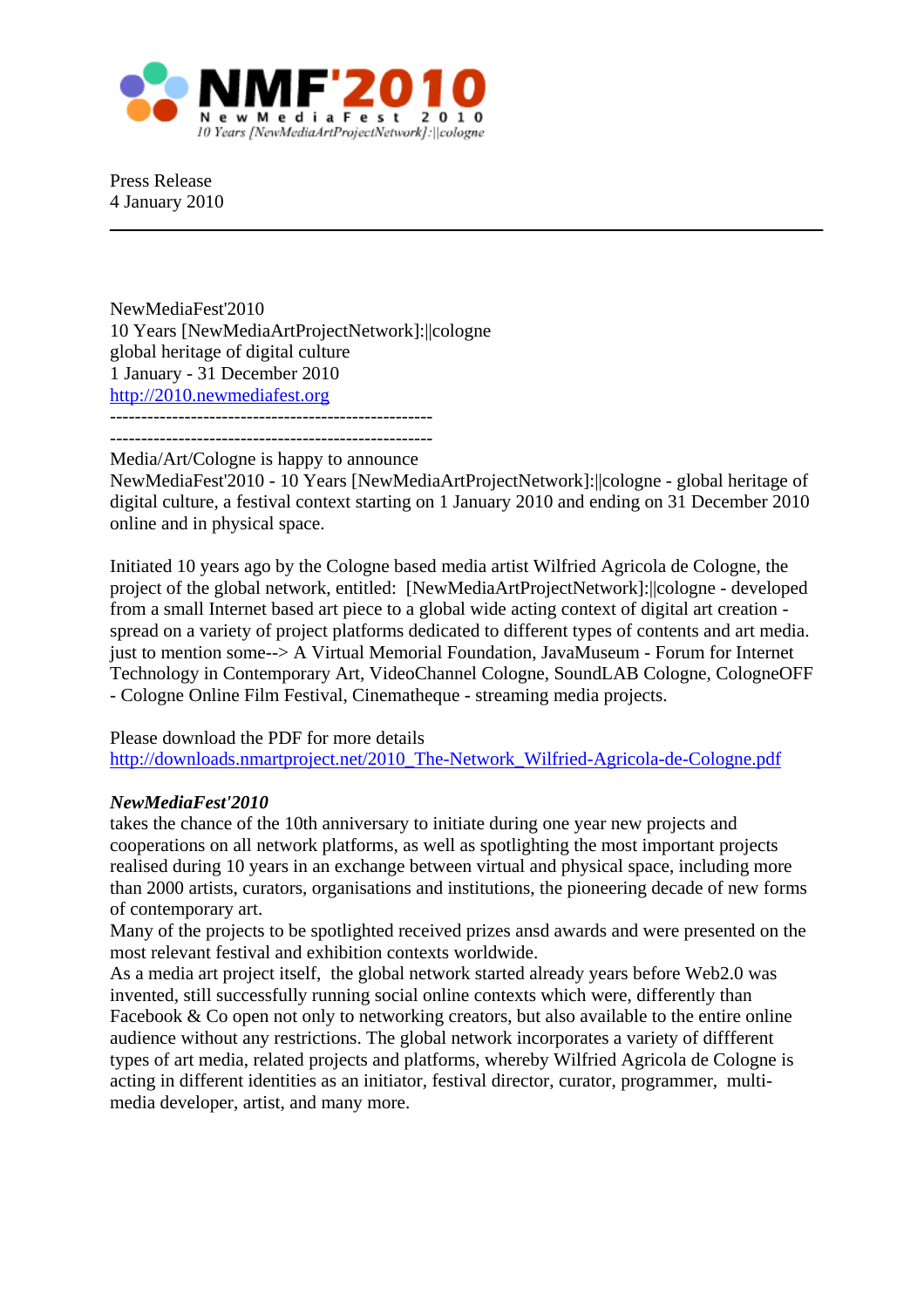

Press Release 4 January 2010

## *NewMediaFest'2010*

is organised as a networked festival context, which is coordinated online in form of a blog journal, displaying and announcing daily new program features online and physical events. However, the festival is not completely scheduled in all details, yet, until its end on 31 December 2010, so there is sufficient time and space for experimenting, new and additional initiatives, virtual and physical projects and collaborations during the coming year.

Please download the PDF for more details <http://downloads.nmartproject.net/NewMediaFest2010.pdf>

A special hightlight of the festival year will represent the 5th anniversary of **CologneOFF --> CologneOFF VI - Let's Celebrate!** - 6th Cologne Online Film Festival which is planned as a networked event to be launched in September 2010, including a networked jury, consisting of

**Gioula Papadopoulou**, curator of Videoart Festival Miden (Greece), **Margarida Paiva**, director of Oslo Screen Festival (Norway) **Macu Moran**, director VideoArtWorld Barcelona (Spain), **Tamas Gabeli**, director of BuSho - Budapest International Short Film Festival (Hungary) **Giorgio Fedeli** , curator & president of Visual Container Milan (Italy) **Mohamed Allam**, director and curator of Medrar, Cairo (Egypt) **Jonas Nilsson**, manager of Art Video Screening, initiator and chief-coordinator of Örebro International Videoart Festival (Sweden)

Please download the PDF for more details [http://downloads.nmartproject.net/CologneOFF6\\_entryform.pdf](http://downloads.nmartproject.net/CologneOFF6_entryform.pdf)

During the first month - January 2010 - following features are expected to be launched -->

1. CologneOFF V - Features for One Day on VAD - Video Art Database

2. VideoChannel - French Video Art

3. JavaMuseum - start of the netart features of JavaMuseum Journal - Celebrate!

4. Cinematheque - launch of Flash & Thunder - Flash as a tool and Medium for artistic creations

5 On 27 January 2010 - 65th Return of the Liberation of the Concentration Camp of Auschwitz -

A Virtual Memorial Foundation & VideoChannel will launch

SFC - Shoah Film Collection and related program components

Please check the program features online on [http://2010.newmediafest.org](http://2010.newmediafest.org/)